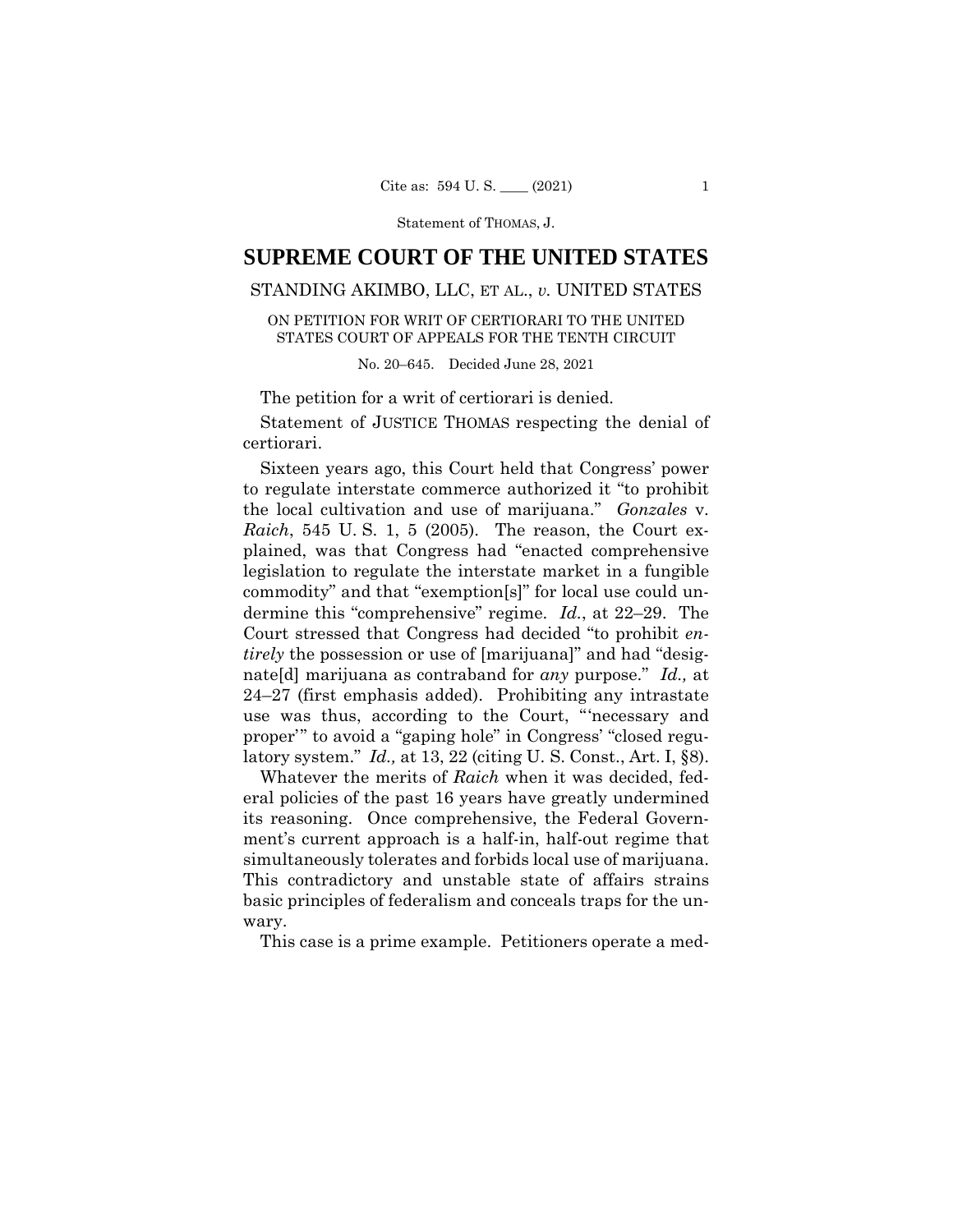der local ordinance.3 Moreover, in every fiscal year since ical-marijuana dispensary in Colorado, as state law permits. And, though federal law still flatly forbids the intrastate possession, cultivation, or distribution of marijuana, Controlled Substances Act, 84 Stat. 1242, 1247, 1260, 1264, 21 U.S.C.  $\S$  $802(22)$ ,  $812(c)$ ,  $841(a)$ ,  $844(a)$ ,<sup>1</sup> the Government, post-*Raich*, has sent mixed signals on its views. In 2009 and 2013, the Department of Justice issued memorandums outlining a policy against intruding on state legalization schemes or prosecuting certain individuals who comply with state law.<sup>2</sup> In 2009, Congress enabled Washington D. C.'s government to decriminalize medical marijuana un-2015, Congress has prohibited the Department of Justice from "spending funds to prevent states' implementation of their own medical marijuana laws." *United States* v. *McIntosh*, 833 F. 3d 1163, 1168, 1175–1177 (CA9 2016) (interpreting the rider to prevent expenditures on the prosecution of individuals who comply with state law).4 That policy

 ${}^{1}$ A narrow exception to federal law exists for Government-approved research projects, but that exception does not apply here. 84 Stat. 1271,

<sup>21</sup> U. S. C. §872(e).<br><sup>2</sup> See Memorandum from Dep. Atty. Gen. to Selected U. S. Attys., Investigations and Prosecutions in States Authorizing the Medical Use of Marijuana (Oct. 19, 2009); Memorandum from Dep. Atty. Gen. to All U. S. Attys., Guidance Regarding Marijuana Enforcement (Aug. 29, 2013). In 2018, however, the Department of Justice rescinded those and three other memorandums related to federal marijuana laws. Memorandum from U. S. Atty. Gen. to All U. S. Attys., Marijuana Enforcement (Jan. 4, 2018). Despite that rescission, in 2019 the Attorney General stated that he was "'accepting the [2013] Memorandum for now.'" Somerset, Attorney General Barr Favors a More Lenient Approach to Can-

nabis Prohibition, Forbes, Apr. 15, 2019.<br><sup>3</sup>See Congress Lifts Ban on Medical Marijuana for Nation's Capitol, Americans for Safe Access, Dec. 13, 2009.<br><sup>4</sup>Despite the Federal Government's recent pro-marijuana actions, the

Attorney General has declined to use his authority to reschedule marijuana to permit legal, medicinal use. *E.g., Krumm* v. *Holder*, 594 Fed. Appx. 497, 498–499 (CA10 2014) (citing §811(a)); Denial of Petition to Initiate Proceedings to Reschedule Marijuana, 81 Fed. Reg. 53688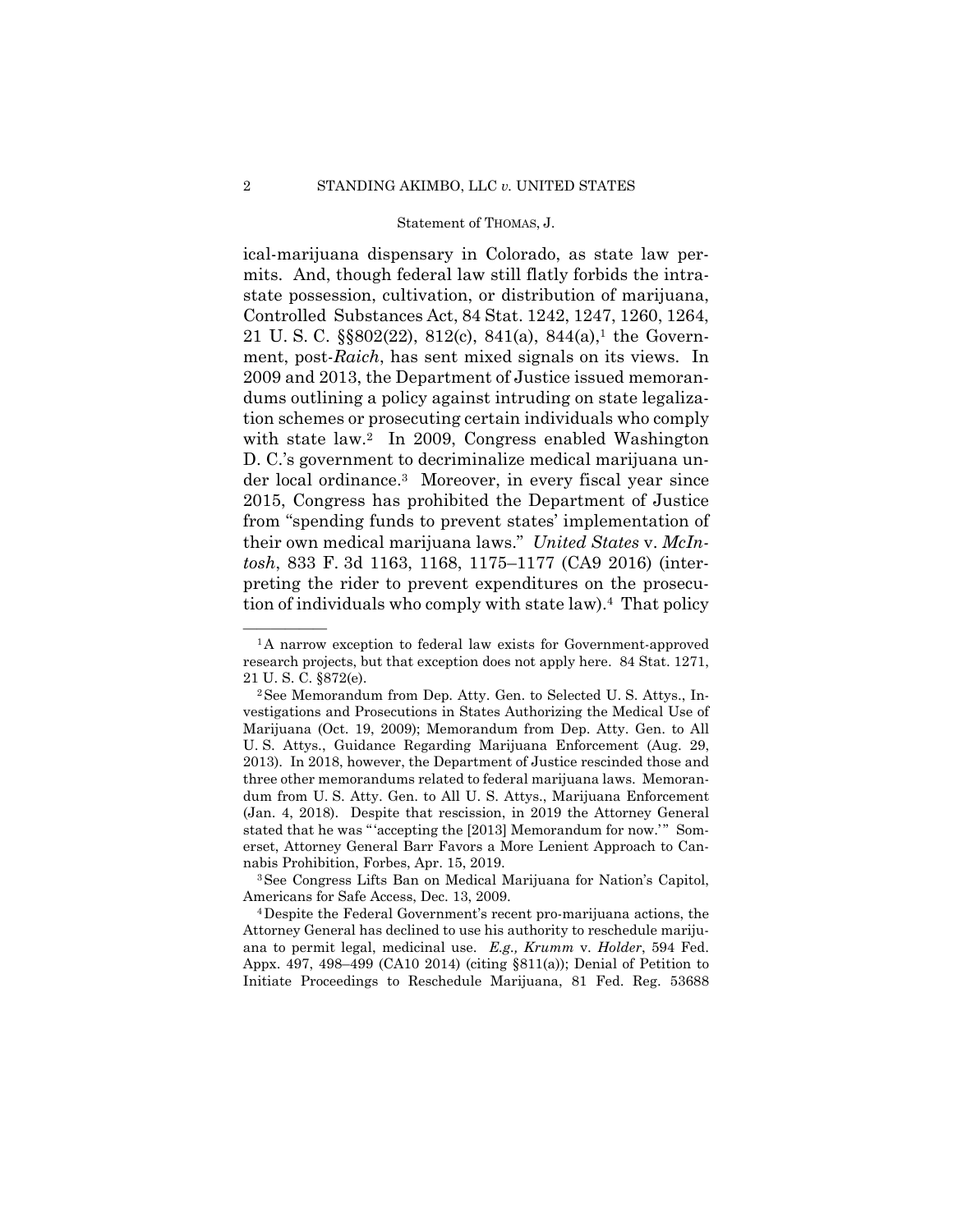has broad ramifications given that 36 States allow medicinal marijuana use and 18 of those States also allow recreational use.<sup>5</sup>

Given all these developments, one can certainly understand why an ordinary person might think that the Federal Government has retreated from its once-absolute ban on marijuana. See, *e.g.,* Halper, Congress Quietly Ends Federal Government's Ban on Medical Marijuana, L. A. Times, Dec. 16, 2014. One can also perhaps understand why business owners in Colorado, like petitioners, may think that their intrastate marijuana operations will be treated like any other enterprise that is legal under state law.

Yet, as petitioners recently discovered, legality under state law and the absence of federal criminal enforcement do not ensure equal treatment. At issue here is a provision of the Tax Code that allows most businesses to calculate their taxable income by subtracting from their gross revenue the cost of goods sold *and* other ordinary and necessary business expenses, such as rent and employee salaries. See 26 U. S. C. §162(a); 26 CFR. 1.61–3(a) (2020). But because of a public-policy provision in the Tax Code, companies that deal in controlled substances prohibited by federal law may subtract only the cost of goods sold, not the other ordinary and necessary business expenses. See 26 U. S. C. §280E. Under this rule, a business that is still in the red after it pays its workers and keeps the lights on might nonetheless owe substantial federal income tax.

As things currently stand, the Internal Revenue Service is investigating whether petitioners deducted business expenses in violation of §280E, and petitioners are trying to

——————

<sup>(2016). 5</sup>Hartman, Cannabis Overview, Nat. Conference of State Legislatures (June 22, 2021), https://www.ncsl.org/research/civil-and-criminal-justice/marijuana-overview.aspx. The state recreational use number does not include South Dakota, where a state court overturned a ballot measure legalizing marijuana. *Ibid.*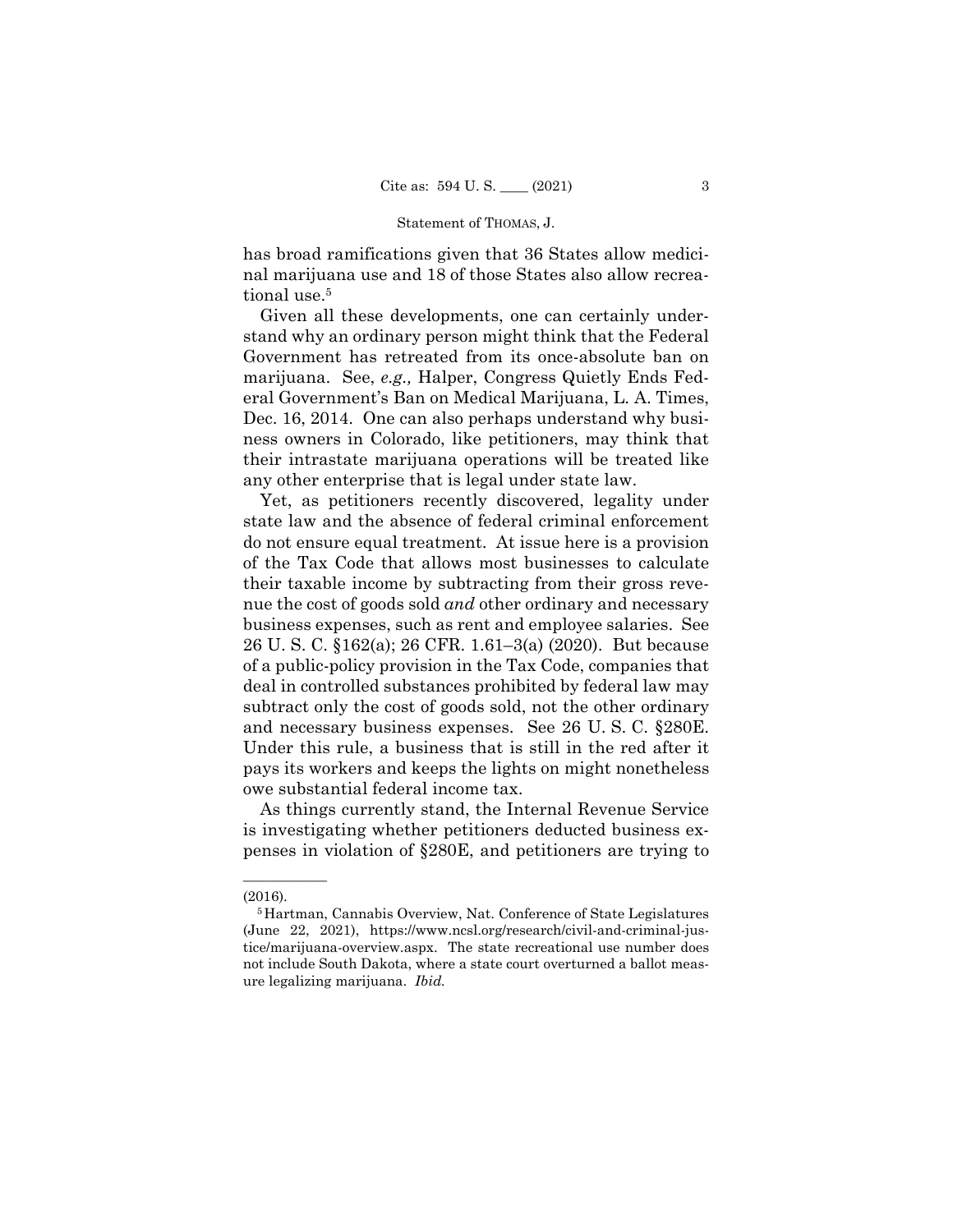prevent disclosure of relevant records held by the State.6 In other words, petitioners have found that the Government's willingness to often look the other way on marijuana is more episodic than coherent.

This disjuncture between the Government's recent laissez-faire policies on marijuana and the actual operation of specific laws is not limited to the tax context. Many marijuana-related businesses operate entirely in cash because federal law prohibits certain financial institutions from knowingly accepting deposits from or providing other bank services to businesses that violate federal law. Black & Galeazzi, Cannabis Banking: Proceed With Caution, American Bar Assn., Feb. 6, 2020. Cash-based operations are understandably enticing to burglars and robbers. But, if marijuana-related businesses, in recognition of this, hire armed guards for protection, the owners and the guards might run afoul of a federal law that imposes harsh penalties for using a firearm in furtherance of a "drug trafficking crime." 18 U. S. C. §924(c)(1)(A). A marijuana user similarly can find himself a federal felon if he just possesses a firearm.  $\S 922(g)(3)$ . Or petitioners and similar businesses may find themselves on the wrong side of a civil suit under the Racketeer Influenced and Corrupt Organizations Act. See, *e.g., Safe Streets Alliance* v. *Hickenlooper*, 859 F. 3d 865, 876– 877 (CA10 2017) (permitting such a suit to proceed).

I could go on. Suffice it to say, the Federal Government's current approach to marijuana bears little resemblance to

 $6$ In their petition for a writ of certiorari, petitioners contend that the lack of a deduction for ordinary business expenses causes the tax to fall outside the Sixteenth Amendment's authorization of "taxes on incomes." Therefore, they contend the tax is unconstitutional. That argument implicates several difficult questions, including the differences between "direct" and "indirect" taxes and how to interpret the Sixteenth Amendment. Cf. *National Federation of Independent Business* v. *Sebelius*, 567 U. S. 519, 570–571 (2012); *Taft* v. *Bowers*, 278 U. S. 470, 481–482 (1929). In light of the still-developing nature of the dispute below, I agree with the Court's decision not to delve into these questions.